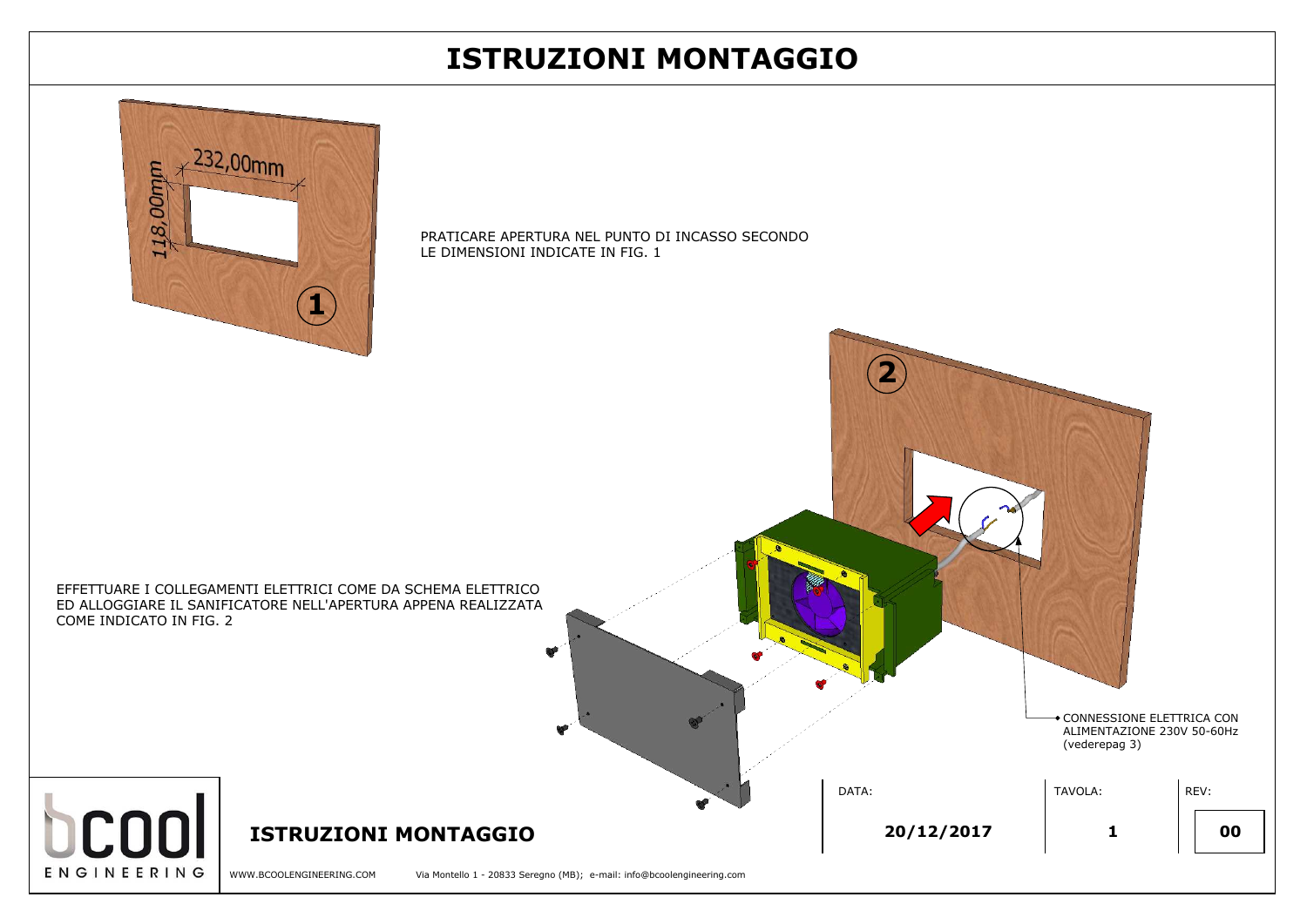

## **ISTRUZIONI MONTAGGIO**

FISSARE IL SANIFICATORE CON LE 4 VITI COME INDICATO IN FIGURA 3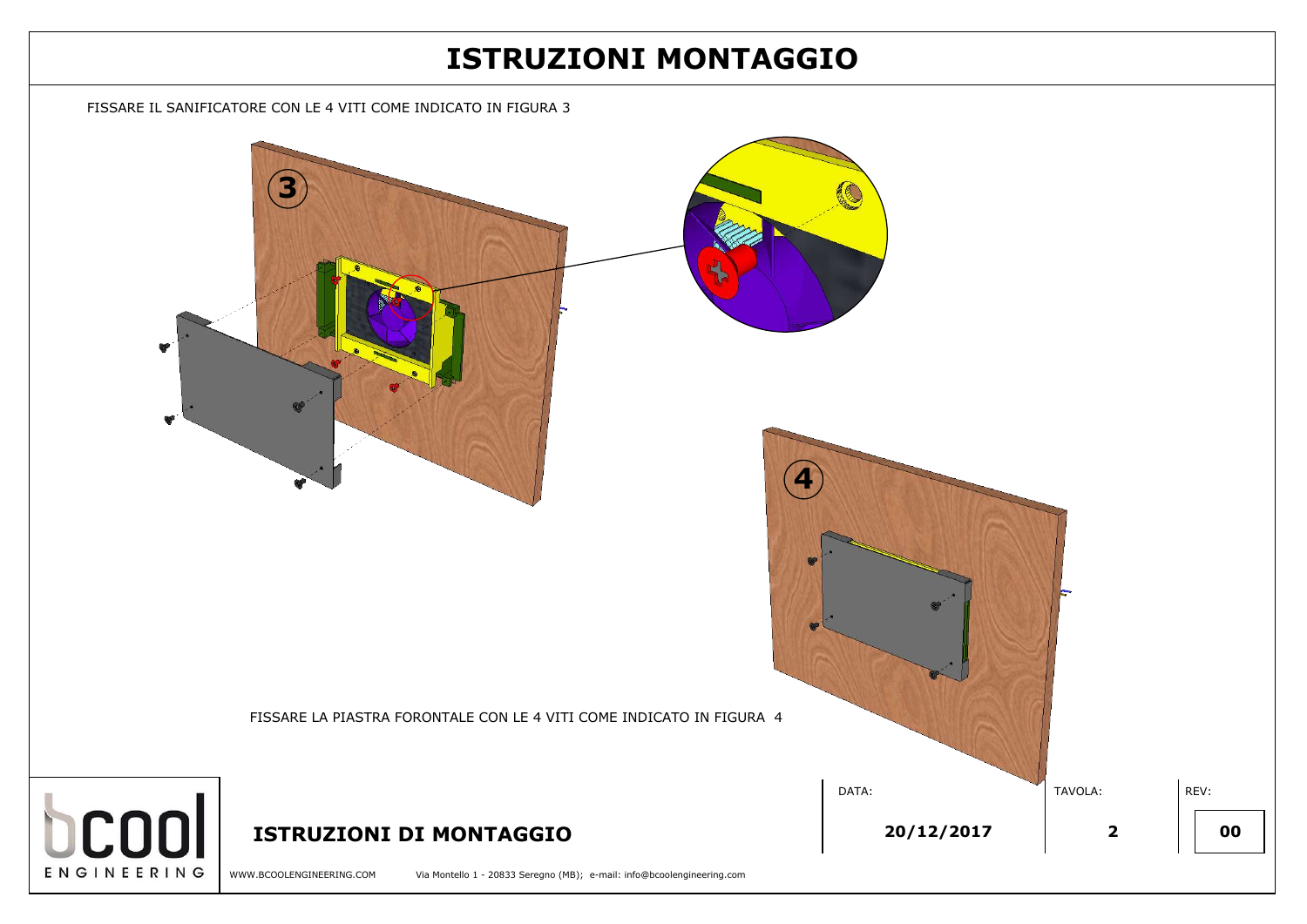### **ISTRUZIONI MONTAGGIO**



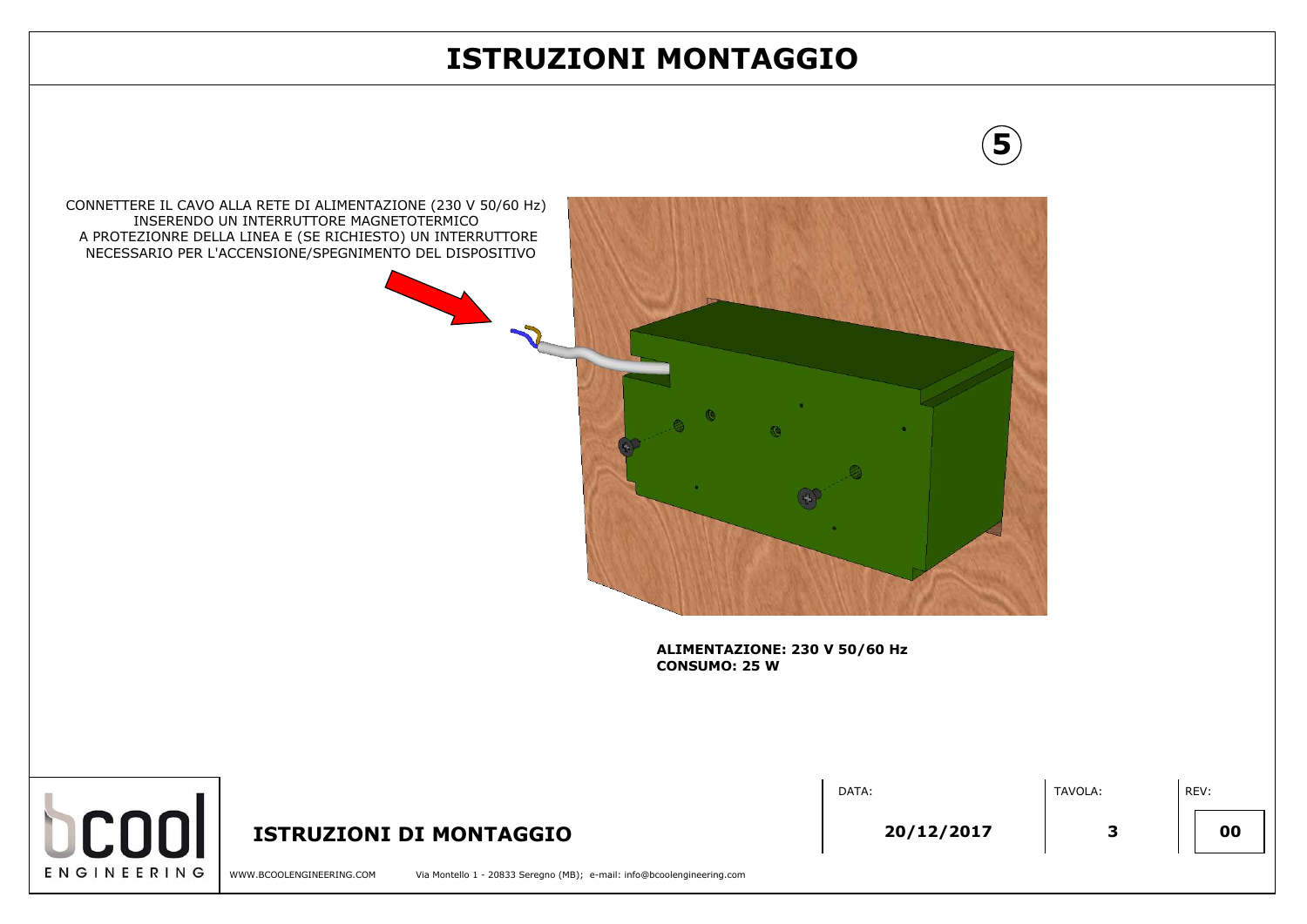| <b>V/OFF</b>               |                               |
|----------------------------|-------------------------------|
| <b>NDO</b>                 |                               |
|                            |                               |
|                            |                               |
|                            |                               |
|                            |                               |
|                            |                               |
|                            |                               |
|                            |                               |
|                            |                               |
| $\left( \mathbf{2}\right)$ |                               |
| DATA:                      | TAVOLA:<br>REV:               |
| 20/10/2017                 | 00<br>$\overline{\mathbf{4}}$ |
|                            |                               |

WWW.BCOOLENGINEERING.COM Via Montello 1 - 20833 Seregno (MB); e-mail: info@bcoolengineering.com

## **MODIFICA TEMPI ON/OFF**

**1**

 $\begin{bmatrix} 0 & 0 & 0 \\ 0 & 0 & 0 \\ 0 & 0 & 0 \end{bmatrix}$  **1 1STRUZIONI MODIFICA TEMPI 40 400 400 400 400 400 400 400 400 400 400 400 400 400 400 400 400 400 400 400 400 400 400 400 400** 



LE 4 VITI DI FISSAGGIO COME INDICATO IN FIG. 2

# ENGINEERING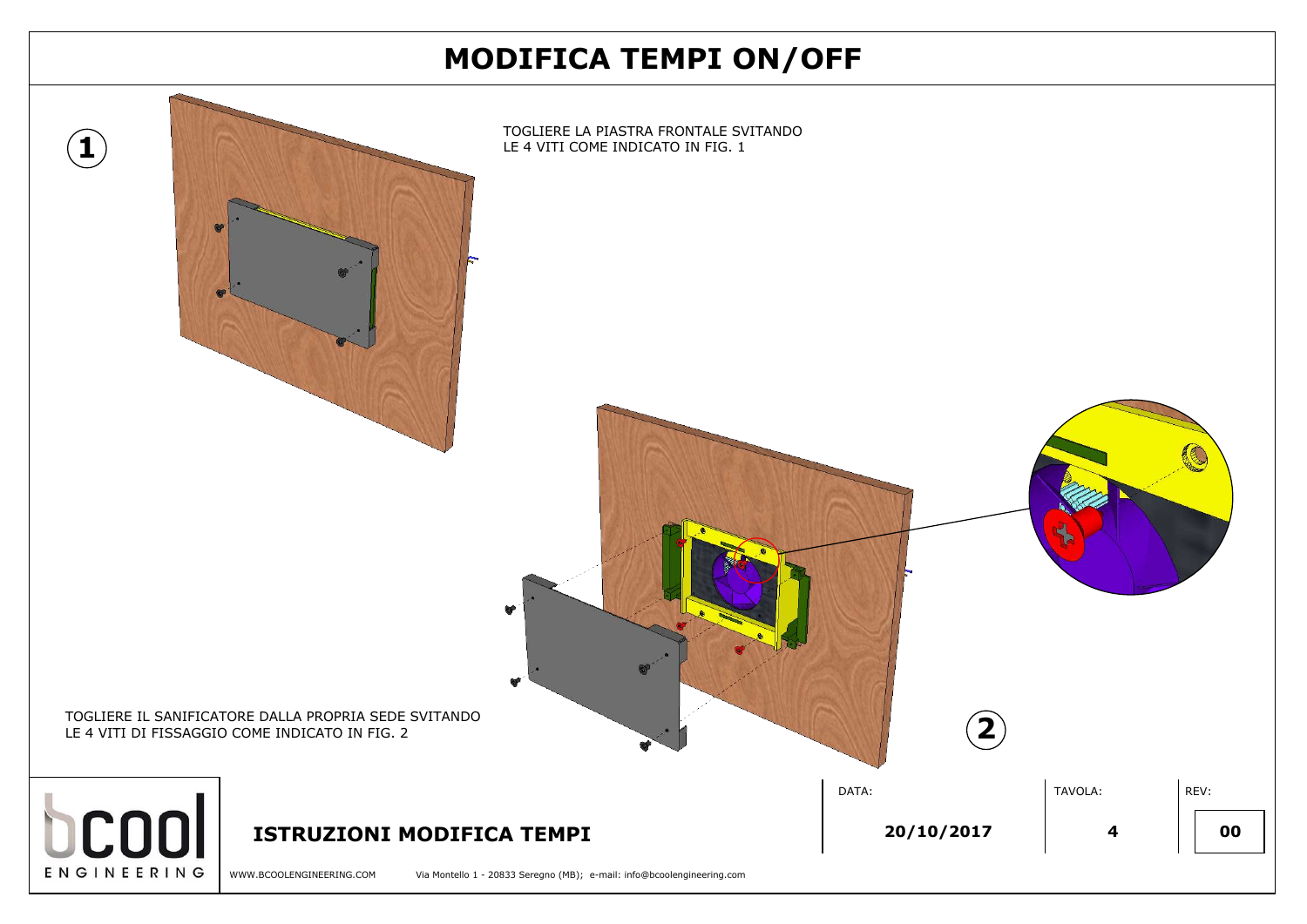